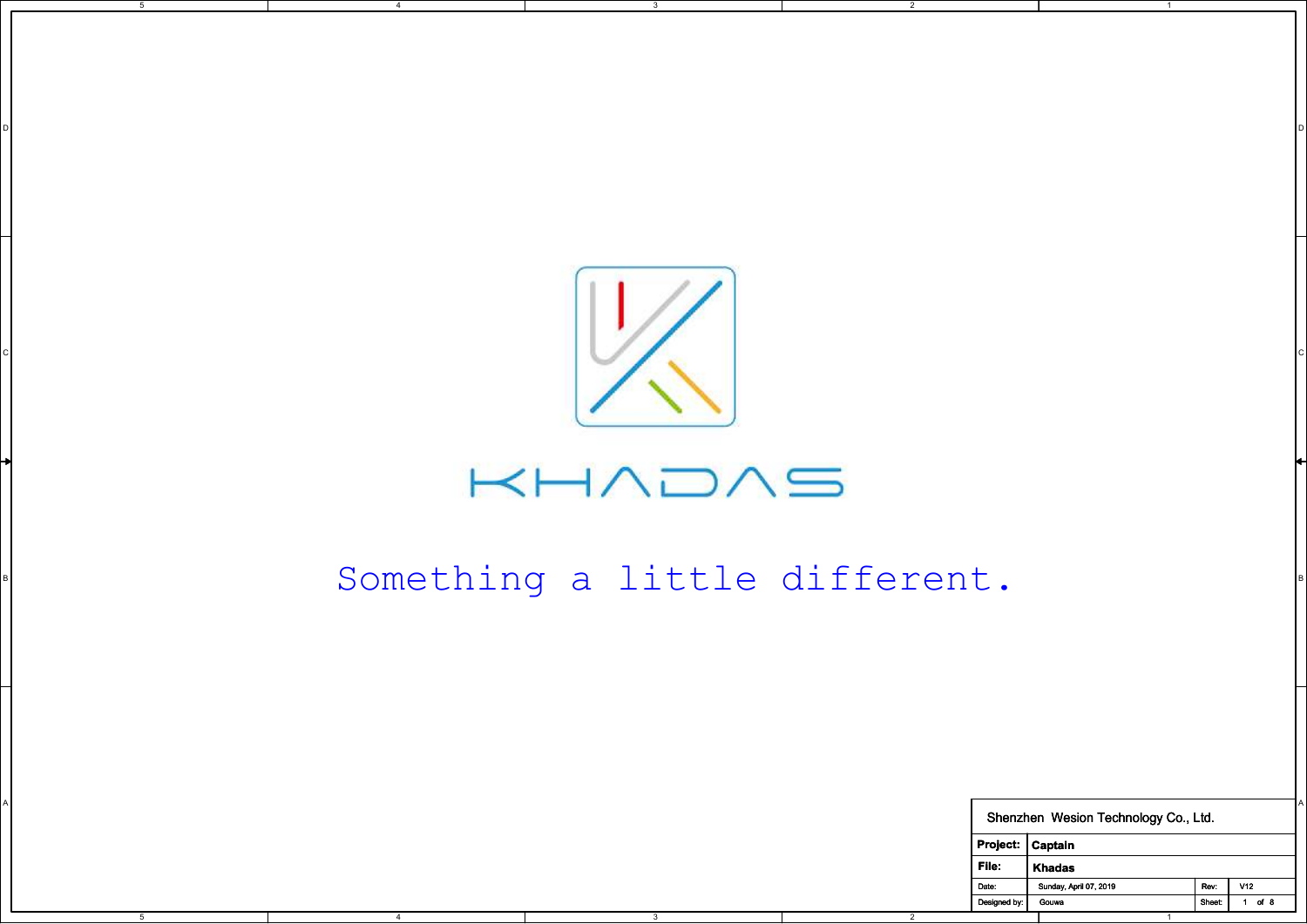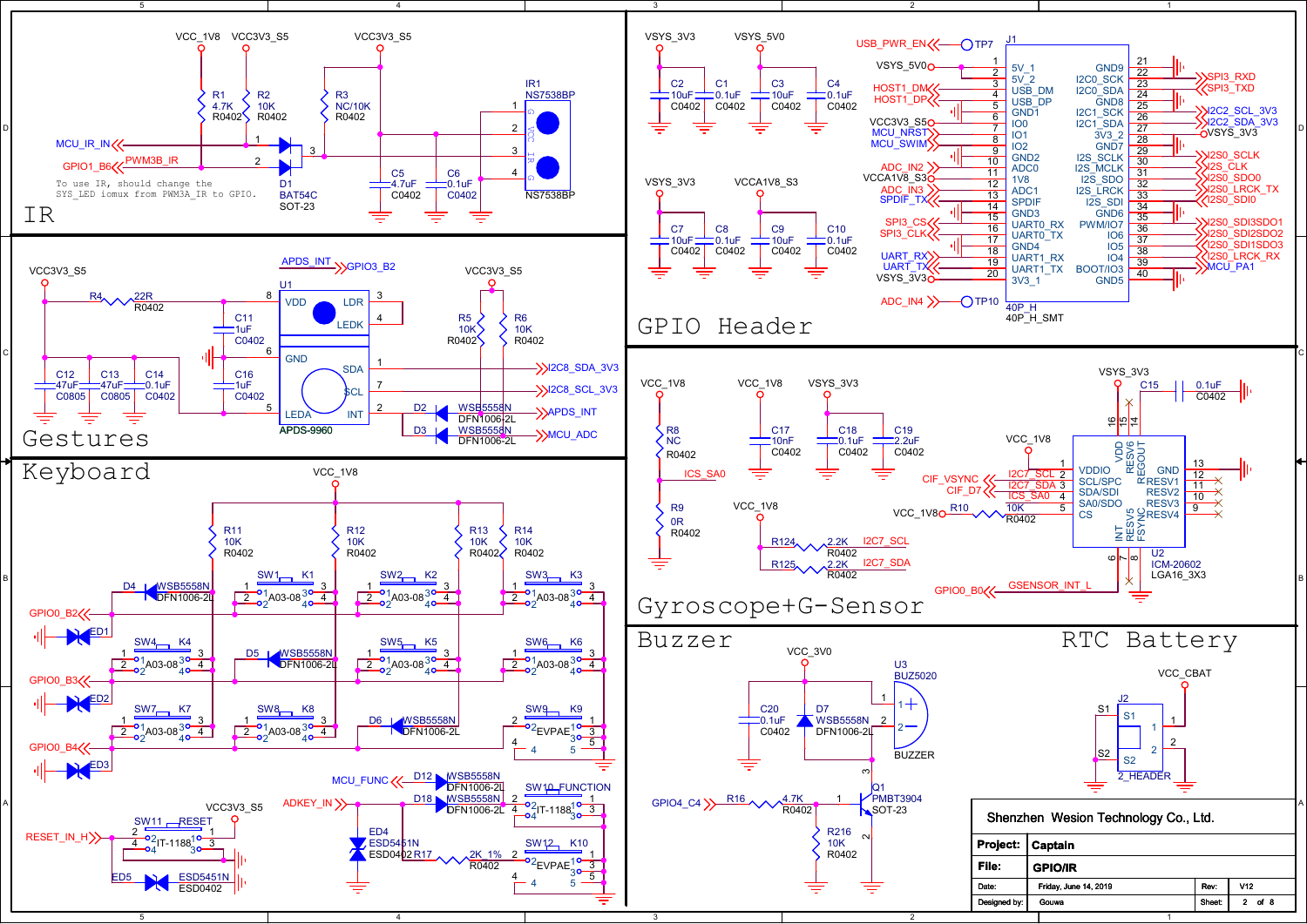

3

5

4

1 A POSTAGE A CONSTRUCTION OF A CONSTRUCTION OF A CONSTRUCTION OF A CONSTRUCTION OF A CONSTRUCTION OF A CONSTRUCTION OF A CONSTRUCTION OF A CONSTRUCTION OF A CONSTRUCTION OF A CONSTRUCTION OF A CONSTRUCTION OF A CONSTRUCTION Project: Captain File: Shenzhen Wesion Technology Co., Ltd.<br>
Project: Captain<br>
File: Audio Codec<br>
Date: Friday, June 14, 2019 Rev: V12 Audio Codec

2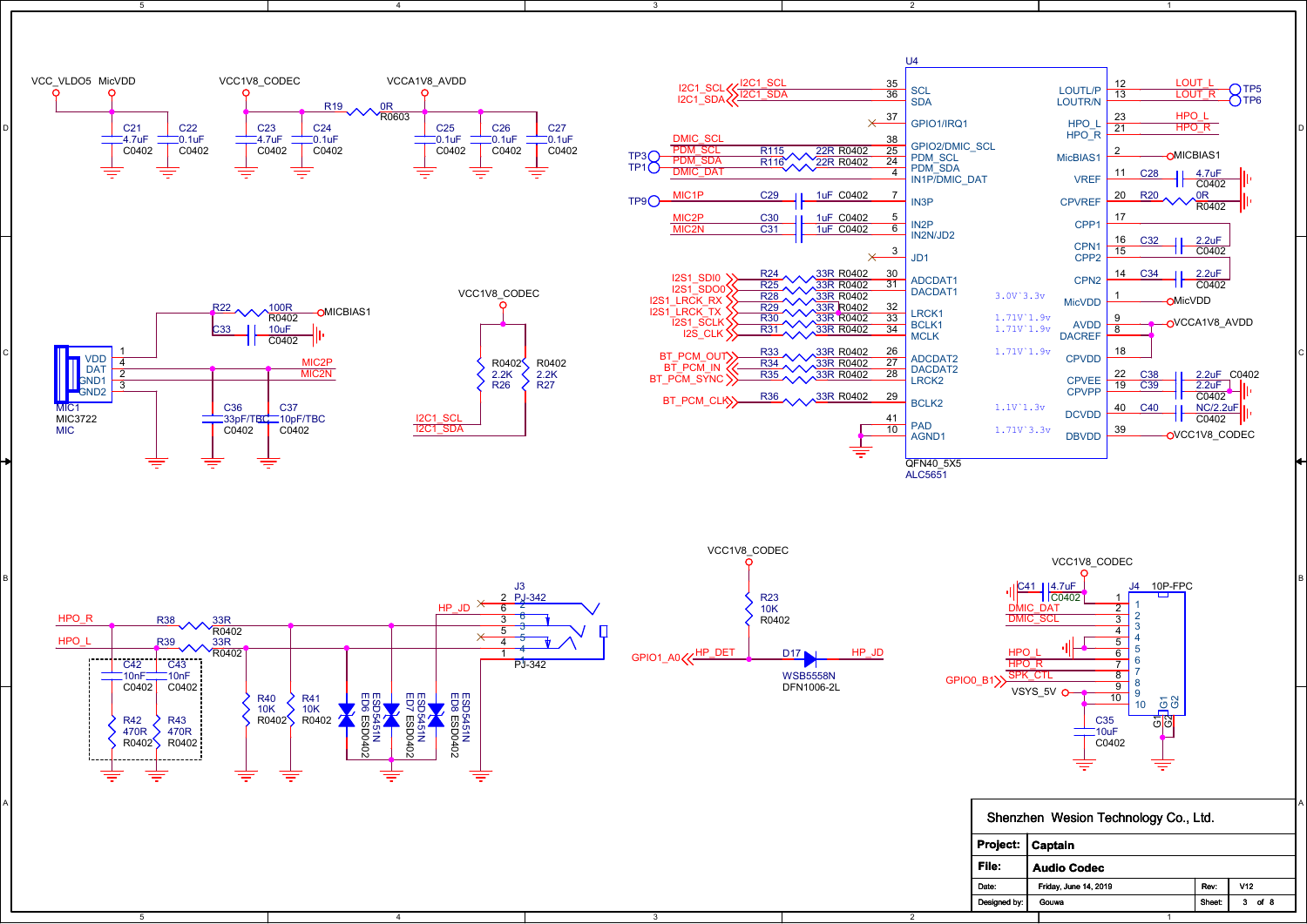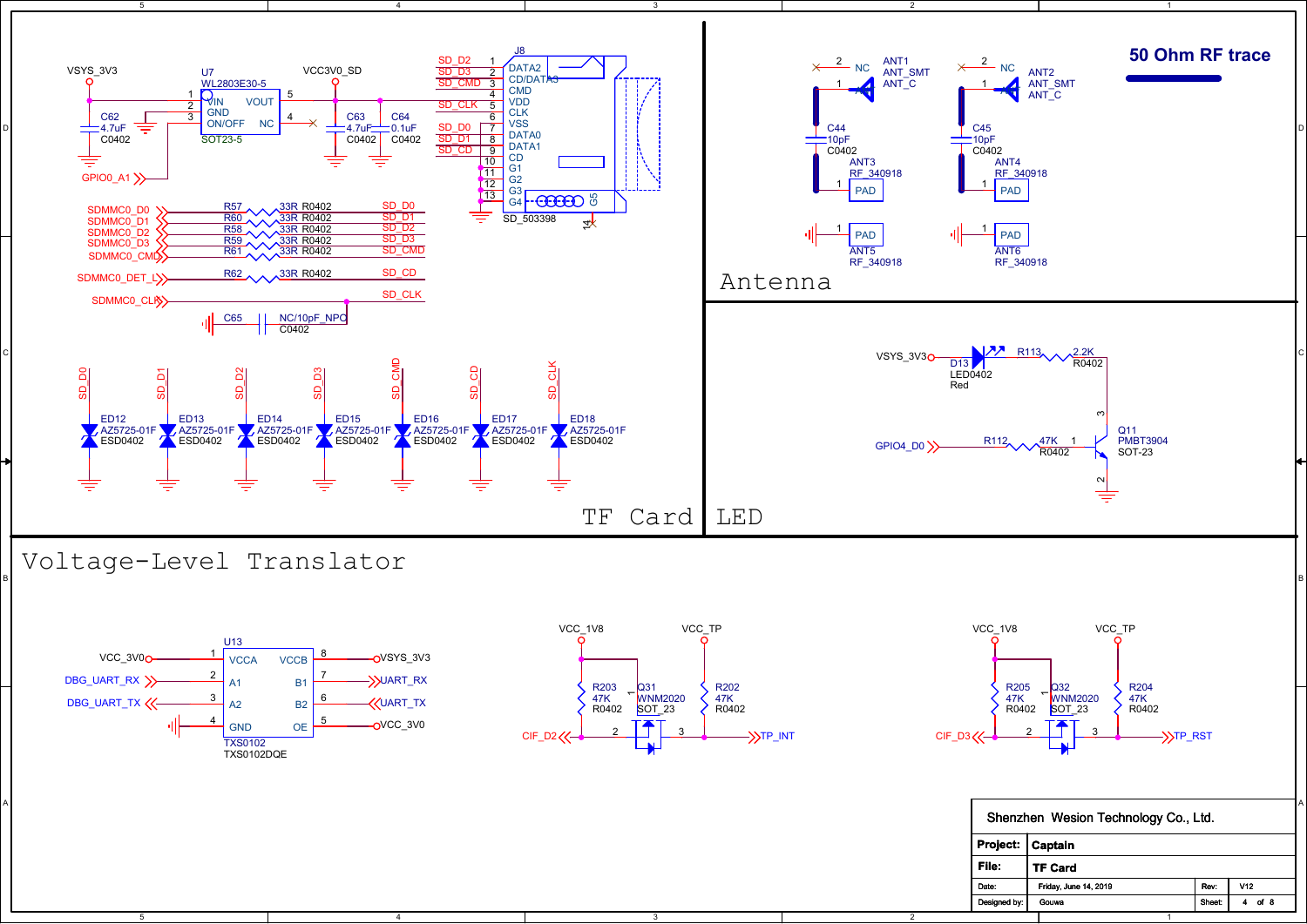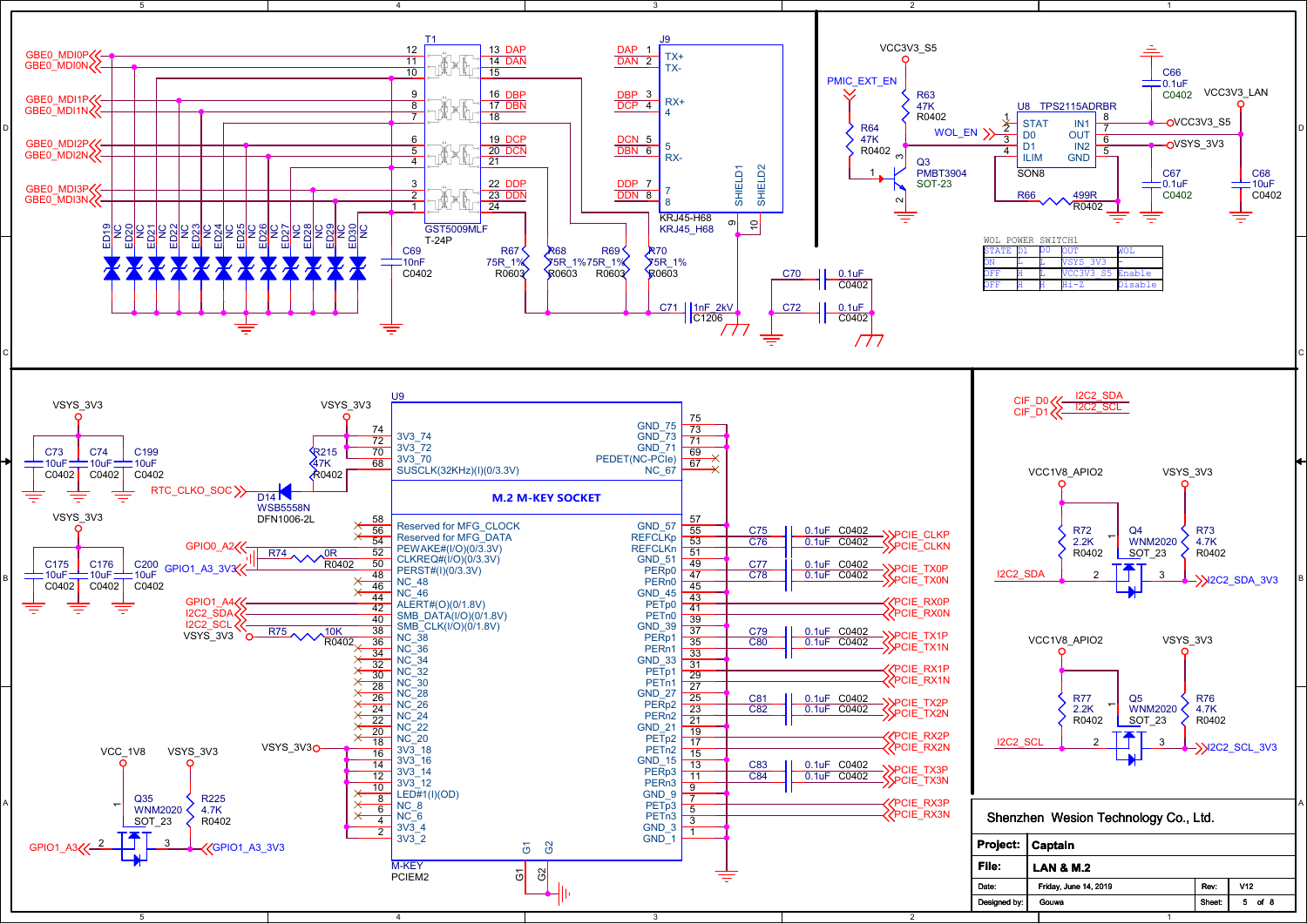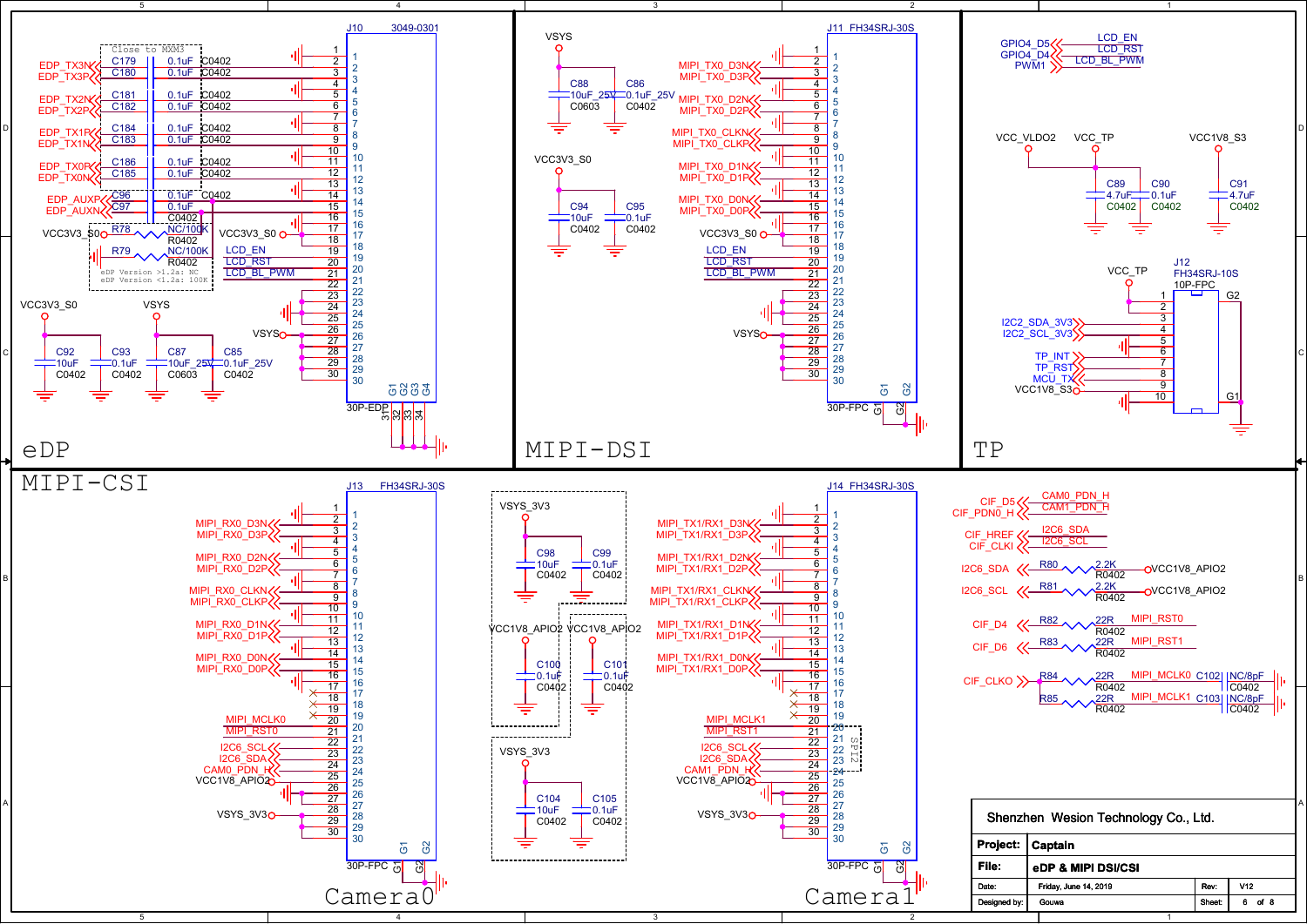